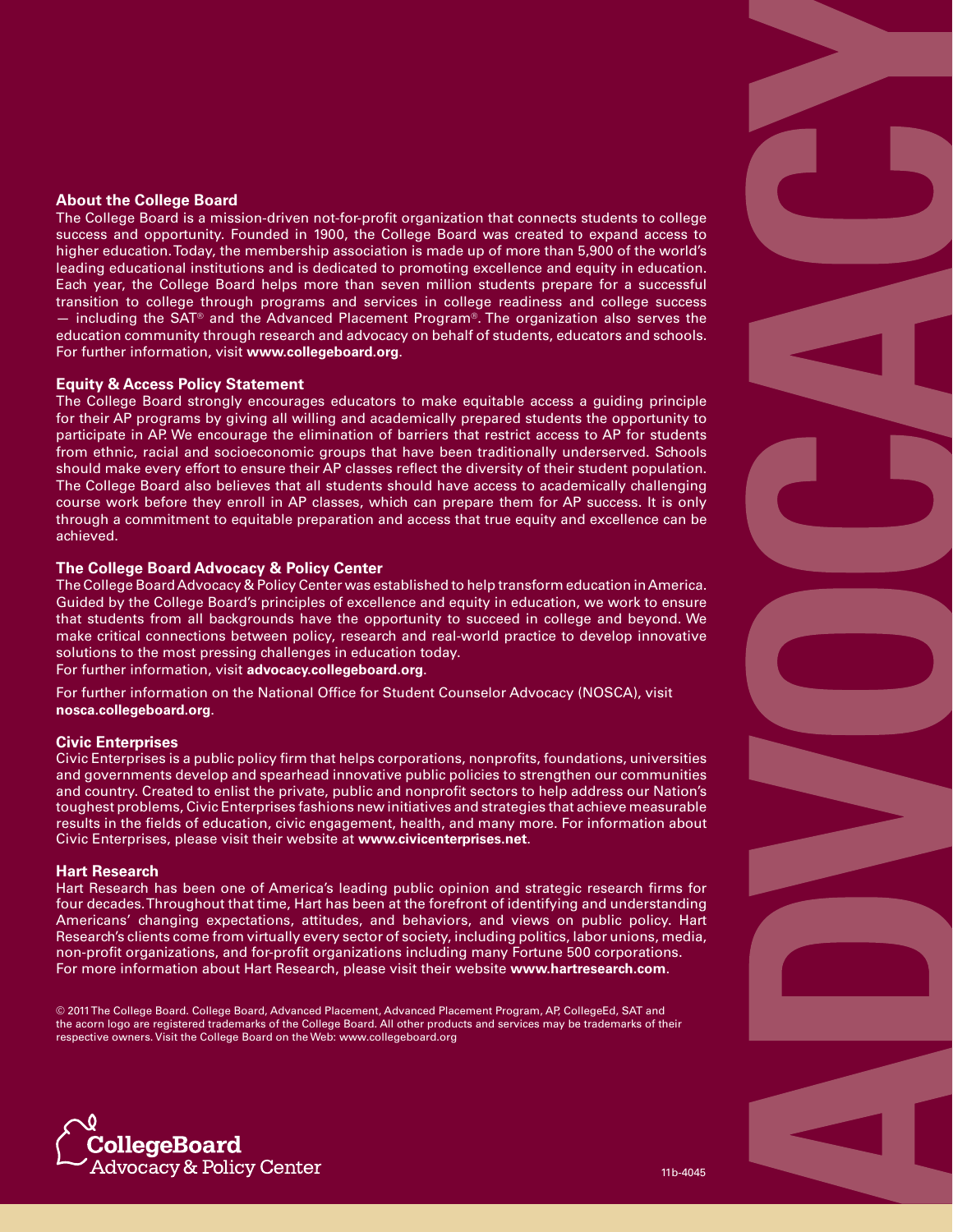

The College Board National Office for School Counselor Advocacy (NOSCA)

**School Counselors Literature** and Landscape Review

The State Of School Counseling In America



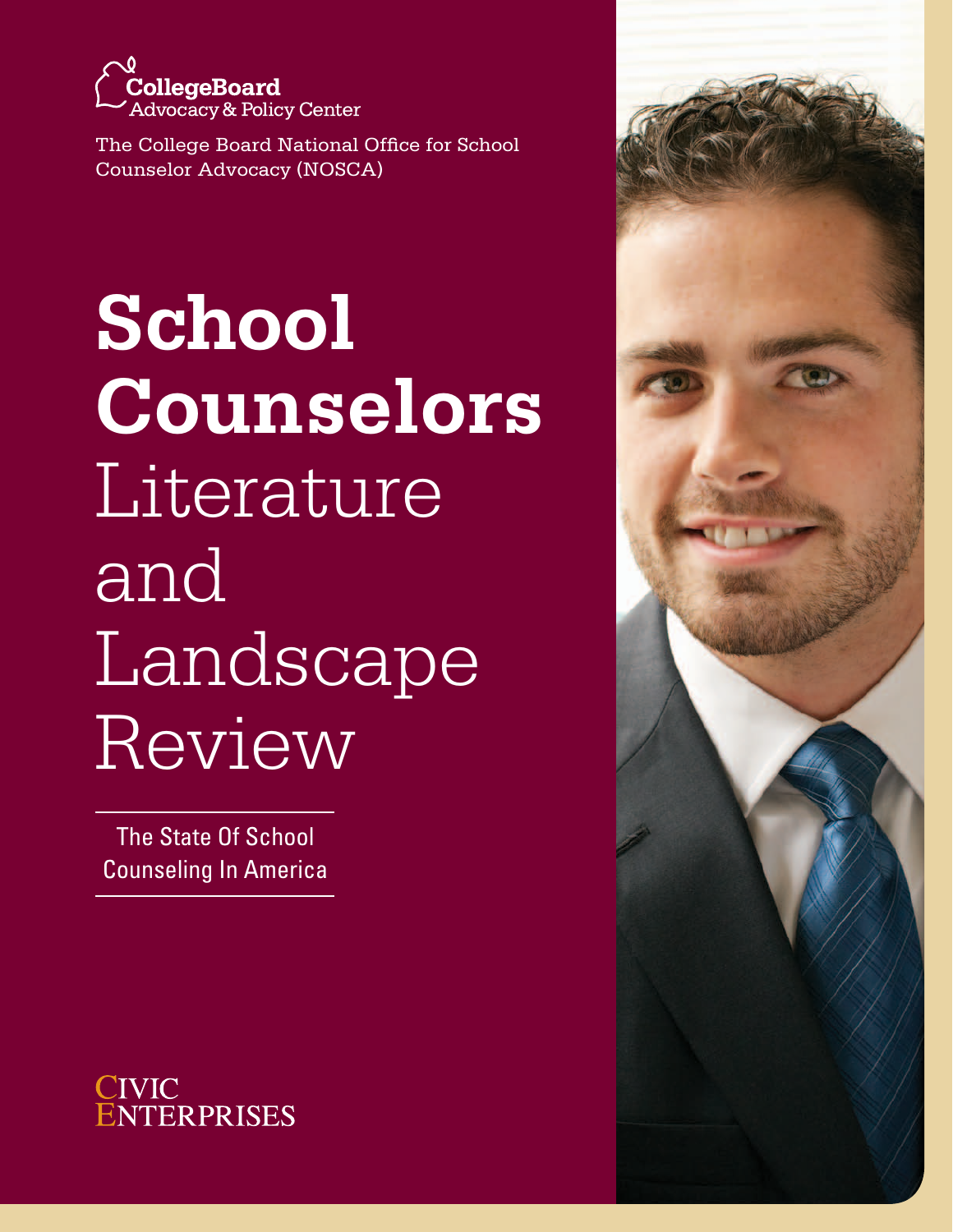The Annual Survey of School Counselors was made possible with support from the Kresge Foundation. The College Board Advocacy & Policy Center is grateful for the Kresge Foundation's commitment to this important work.

# THE KRESGE FOUNDATION

# **About the Kresge Foundation**

The Kresge Foundation is a \$2.9 billion private, national foundation that seeks to influence the quality of life for future generations through its support of nonprofit organizations in six fields of interest: arts and culture, community development, education, the environment, health, and human services. Fostering greater access to and success in postsecondary education for low-income, minority and first-generation college students is the focus of Kresge's Education grantmaking. In 2010, Kresge awarded more than \$23 million in grants to support higher education in the United States and South Africa.

For more information, please visit **www.kresge.org**